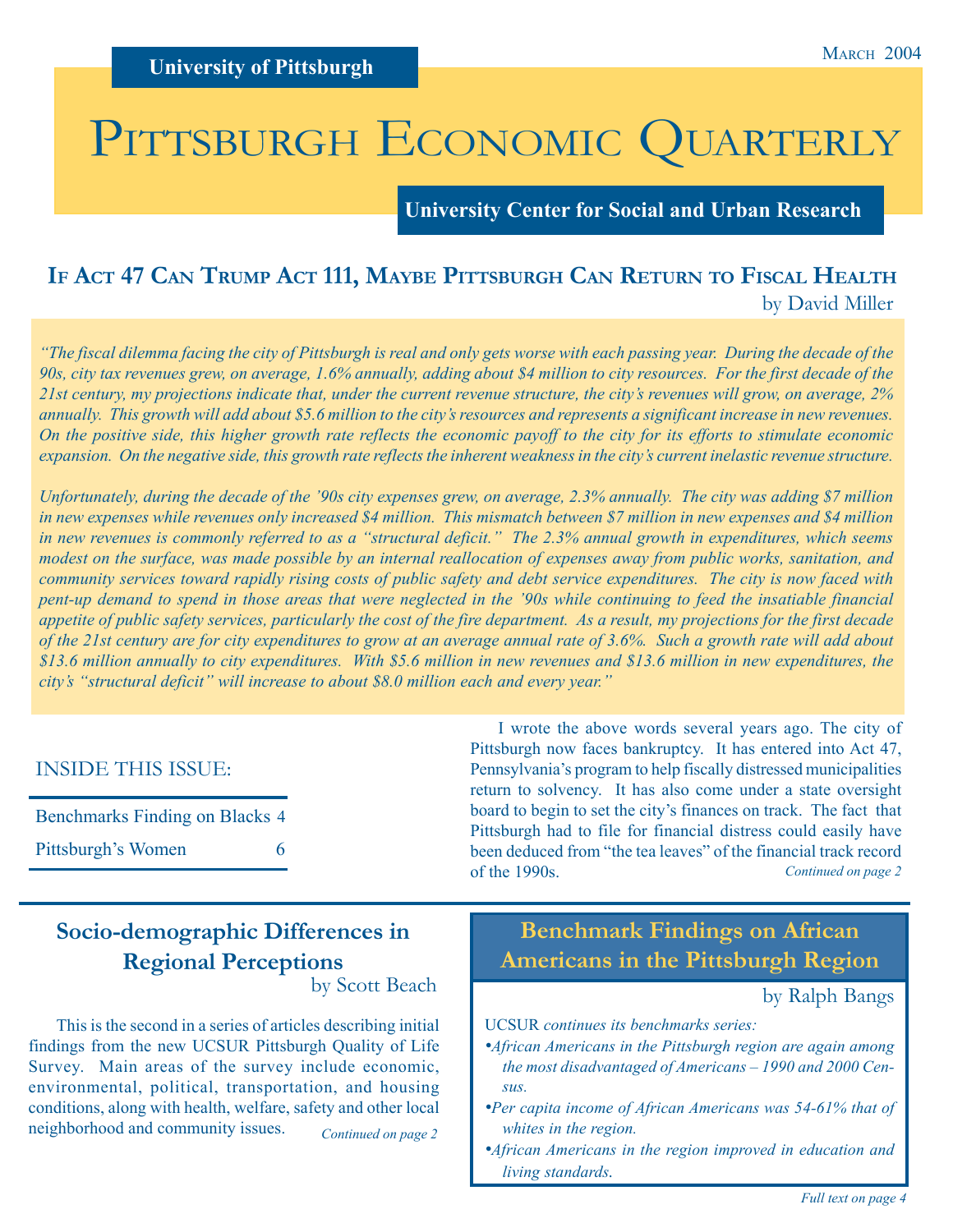## **Pittsburgh Can Return to Fiscal Health**

*Continued from page 1*

PAGE 2

The problem for any recovery process such as Act 47 is that the structural deficit is understated. It ought also to include the difference between what the city's current tax structure yields and what the yield would be if the city's tax rates were more like other taxing jurisdictions in Allegheny County.

At the dawn of a new century, 117 of 128 municipalities have a lower wage tax than Pittsburgh. None have a higher business privilege tax and 99 do not even assess such a tax. Over 80 municipalities do not assess mercantile taxes and of those that do, none have a higher rate than Pittsburgh's. Pittsburgh has the highest property tax rate of any municipality in the county. The tax rates of the city school district only exacerbate the dilemma. Of 43 school districts in the county, none have a wage tax even close to that of the city's. Only three school districts have higher rates of mercantile taxes.

To complicate matters further, Pittsburgh is faced with a dilemma in that demand for resources to address perceived needs will always exceed the supply of resources to address those needs. Those demands include addressing the years of deferred maintenance that have left many parts of the city with an aging, antiquated, and broken infrastructure; expectations from neighborhoods that they will finally get their perceived "fair share" in order to make important improvements to where they live; a collective bargaining environment that seeks to maximize each unit's share regardless of the impact on the whole; and a reward structure for council members that measures how successful they are by how much they get for their district. Creating a bigger pie simply creates bigger pieces for those constituencies.

What has to change and in what order? Notwithstanding occasional noble efforts on the part of the city's police union, the current collective

bargaining law (Act 111) that governs relations with the public safety units of the city is so broken as to be the single biggest deterrent to resolution of the city's financial predicament. It creates an adversarial, hostile environment with police and, particularly, firefighters that permeates and poisons the rest of the organization. It places the decision-making process regarding collective bargaining in the hands of a faceless, nameless, albeit wellintentioned arbitrator primarily selected by the union.

No new resources in terms of tax restructuring ought to be provided to an arbitrator to parcel out. As an example, city firefighters currently work 10 to 12 hours a week less then 85% of their counterparts across the nation. This workweek is 12 hours a week less than what is recognized as a normal "firefighter workweek" by the federal Fair Labor Standards Act (FLSA). Multiplying 900 firefighters by 12 hours a week equals 10,800 hours of lost manpower each week. That is the equivalent of 250 firefighters or \$20 million a year of unnecessary cost. Efforts to correct such an obvious inequity, given the city's weak financial position, have not been successful under the current law and indeed, have been summarily dismissed by supposed "neutral" arbitrators.

Act 47 has the power to temper Act 111 and return power and accountability to the elected representatives of the city. Although Act 47 has many procedural weaknesses, its ability to control Act 111 stands as its single biggest advantage. Let us hope the opportunity is not lost.

### **Additional Findings from the Pittsburgh Quality of Life Survey**

#### *Continued from page 1*

The fall 2003 issue of PEQ introduced the survey and presented basic descriptive statistics for various quality of life domains from the pilot telephone survey of 443 Allegheny County residents conducted between February and April, 2003. Randomdigit dialing methodology was used, which gives all telephone households (including unlisted numbers) in the county a chance of being selected. Areas with higher concentrations of African American residents were oversampled to ensure enough cases for analysis of racial differences.

Respondents were asked to rate the Southwestern Pennsylvania region and their local community as 'excellent' 'very good' 'good' 'fair' or 'poor' places to live. As reported in the last issue, a vast majority  $-87%$  – rated the region as a "good," "very good" or "excellent" place to live. Ratings of the local community were nearly as high, with 82% reporting that their community is a "good" or better place to live.

These results paint a positive portrait of perceived quality of life among Allegheny County residents.

This article builds on these findings by presenting initial data on sociodemographic differences in these overall ratings of the region and local community. We examine differences by sex, race, age, education, city vs. non-city resident status, marital status, and the presence vs. absence of children (under 18) in the household.

The figure on page 3 summarizes the results for rating the Southwestern Pennsylvania region as positive (good, very good, or excellent). Women rated the region positively at a rate slightly higher than men, though the difference was not statistically significant. The most dramatic difference was between White and African American residents. While over 90% of White respondents rated the region positively, less than two thirds of the African Americans did so. There was a slight, though nonsignificant, linear trend by age, with the youngest residents providing lower ratings of the region than their older counterparts.

There were also significant differences by level of education attained. The least educated respondents provided the lowest ratings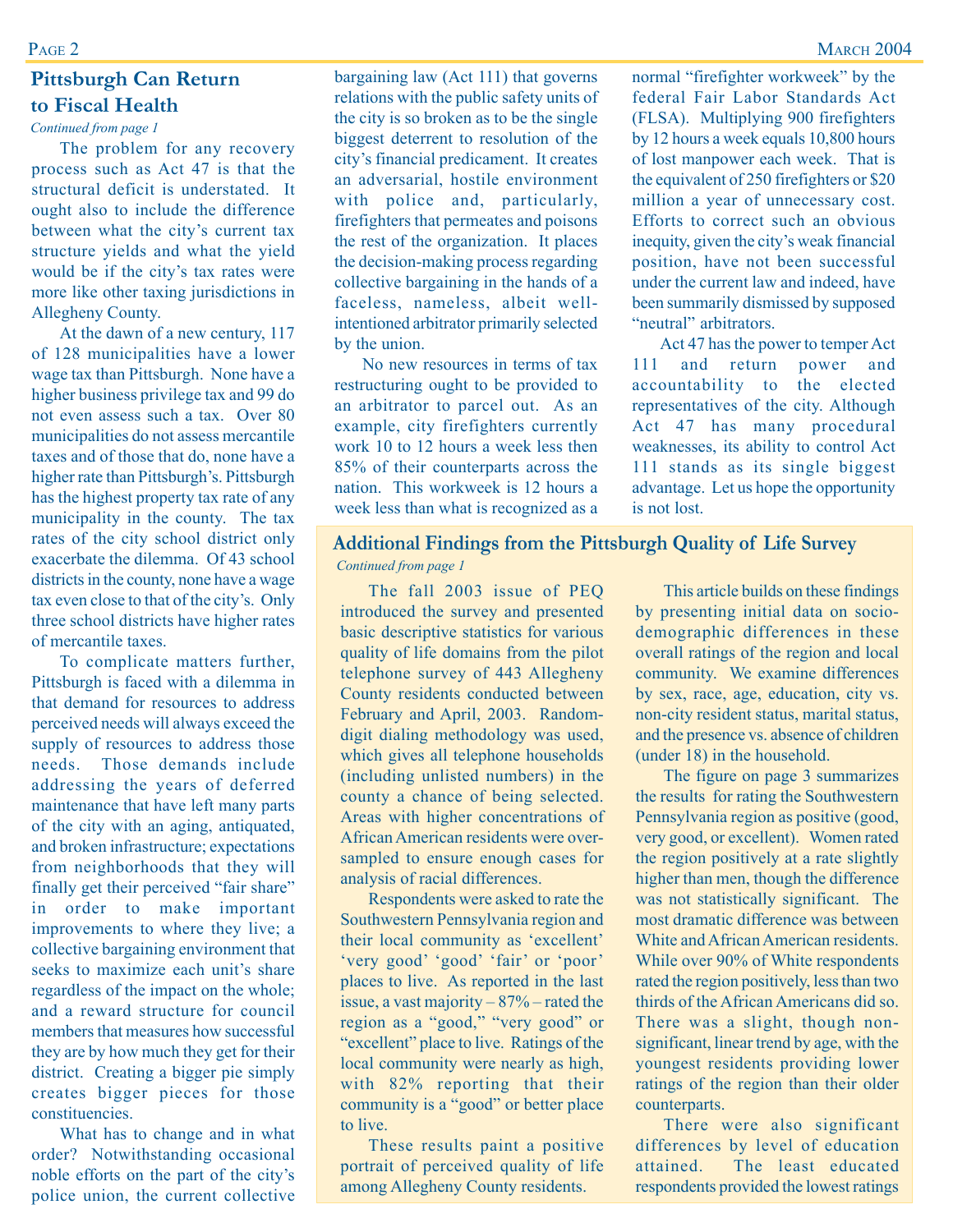### **Pittsburgh Quality of Life Survey**

*Continued from previous page*

of the region and the most educated the highest. In fact, residents with a college degree provided the highest ratings of any sub-group – 95% consider Southwestern PA a "good," "very good" or "excellent" place to live.

Turning to residential and household status variables, non-city Pittsburgh residents rated the region significantly higher (93%) than city residents (76%). Finally, neither marital status nor presence versus absence of children in the household was significantly related to perceptions of the region as a place to live. However, married residents and those from households without children gave slightly higher ratings.

It should be noted that race, education level and city residence status are inter-correlated – African Americans are less likely to have college degrees and more likely to be city residents – which leads to questions about which factor is *really* driving perceptions of the region. A multivariate regression model in which all seven factors were entered simultaneously as predictors of ratings of the region showed that race, education, and city residence were *all* significant predictors, and thus appear to have *independent* effects.

The pattern of findings for ratings of the local community was very similar to those for the region as a whole – there were significant differences by race, education, and city residence. Two slight exceptions were that the youngest respondents (18–29) and single residents tended to rate their local neighborhood or community less positively than the region in general.

These findings illustrate potentially important sub-group differences in perceived quality of life. The racial differences are consistent with UCSUR Benchmarks reports examining secondary data sources, which show African Americans in the region as

disadvantaged on various economic and health indicators. The city/non-city resident differences have potentially important implications for regional migration in a climate of increased concern over a dwindling city tax base.

UCSUR is currently seeking funding to conduct: (1) 400 additional surveys with randomly selected Allegheny County residents; (2) 500 surveys of African Americans in Allegheny County; and (3) 800 surveys with randomly selected residents from

the 5-county region surrounding Allegheny County. This would allow for more sophisticated analyses involving breakdowns of the findings by race, sex, age, residence, and so on. The survey could also be conducted in smaller geographic areas, resulting in community-level quality of life profiles. Individuals or organizations interested in participating in or supporting such surveys should contact Dr. Scott Beach at UCSUR (412-624- 7785).

**Socio-demographic Differences in Allegheny County Residents Rating SWPA Region as an Excellent, Very Good, or Good Place to Live (%)**

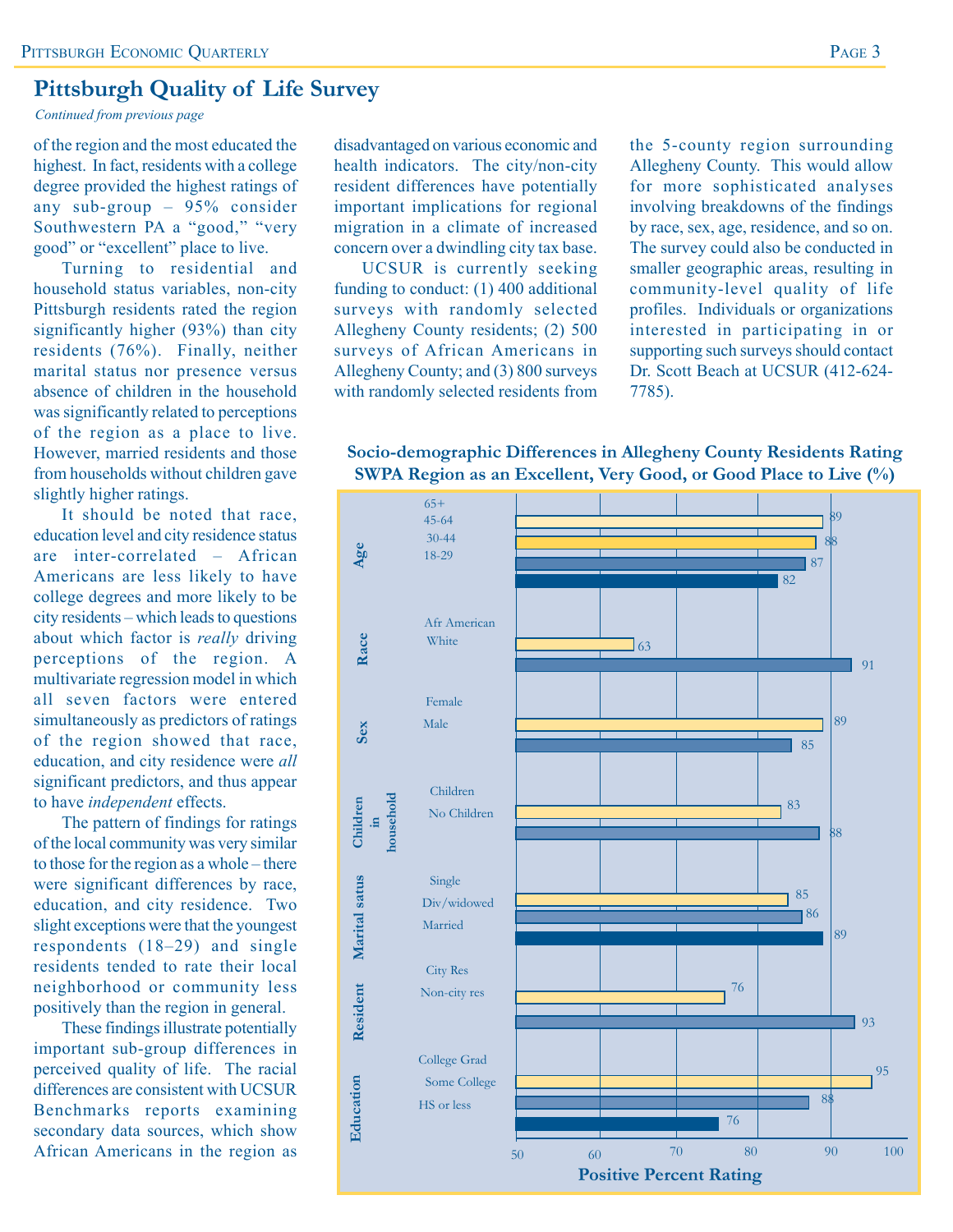# **BENCHMARKS FINDINGS ON AFRICAN AMERICANS**

by Ralph Bangs, Christine Anthou, Shannon Hughes, and Chris Shorter

UCSUR continues its benchmarks series with new 2000 data from the U.S. Census. In previous Benchmarks and Basic Living Cost reports (1994-1998), we analyzed quality of life and poverty conditions by race, gender, and age in the Pittsburgh area using 1990 census data. These reports found that African Americans in the city of Pittsburgh, Allegheny County, and the Pittsburgh region were among the most disadvantaged in America.

Our updated reports provide major findings on African Americans for three geographic levels: the city of Pittsburgh, Allegheny County, and the Pittsburgh Metropolitan Statistical Area (MSA). These reports assess the socioeconomic status of African Americans and non-Hispanic Whites in the Pittsburgh area by using 2000 Census data to compare conditions across the 70 largest cities, 50 largest counties, and 50 largest metro areas. In addition, the reports contain comparisons of Black and White conditions in 2000 and changes in conditions from 1990 to 2000.

Our first set of comparisons benchmarked African Americans in the city of Pittsburgh, Allegheny County, and the Pittsburgh metro area against the status of other African Americans in U.S. cities and regions. The Pittsburgh area's African American children, working-age adults, and elderly continue to be among the most disadvantaged in America. In 2000 the city, county, and region ranked poorly in the following areas:

*Family Status of African Americans in the Pittsburgh Area:*

 $2<sup>nd</sup>-4<sup>th</sup>$  highest share (62-70%) of families with children that were headed by a single mother.

 $2<sup>nd-5</sup>$ <sup>th</sup> lowest share  $(22-28%)$  of families with children that were headed by a married couple.

2nd-3rd highest percentage (54-56%) of elderly who lived alone.

*Education of African Americans in the Pittsburgh Area:*

23rd lowest percentage among cities and 12th lowest among counties and metro areas (38-41%) of children age 3-5 who were enrolled in nursery school or preschool.

*Employment of African Americans in the Pittsburgh Area:*

 $3<sup>rd</sup> - 7<sup>th</sup>$  highest share (16-18%) of youth age 16-19 who were not in school or the labor force.

4th lowest among counties and 2nd lowest among metro areas (53-56%) for employment of women age 16-64 with at least one child under age 6.

 $10^{th}$ -16<sup>th</sup> lowest rate (47-50%) for fulltime jobs among employed women age 16 and over.

 $11^{th}$ -13<sup>th</sup> lowest rate (52-56%) for fulltime jobs among employed men age 16 and over.

24th lowest percentage among cities,  $10<sup>th</sup>$  lowest among counties, and  $7<sup>th</sup>$ lowest among metro areas (46-48%) for employment of disabled adults age 21- 64.

*Housing of African Americans in the Pittsburgh Area:*

 $17<sup>th</sup>$ -21<sup>1st</sup> lowest percentage (36-39%) of households who owned their own home.

Lowest-2nd lowest median value of owned homes (\$47,000-52,000).

Second, we compared Pittsburgh area African Americans to the White population in Pittsburgh. We found that African Americans are much more disadvantaged than Whites in the Pittsburgh area. In the city, county, and metro area in 2000:

- The poverty rate for African American children (42-46%) was 3-5 times the white rate  $(9-14\%)$ .
- The poverty rate for African American working-age adults (26-30%) was 2- 3 times the White rate (8-15%).
- The African American percentage of 16-19 year-olds who were neither in school nor in the labor force (16-18%)

**Earnings and Poverty Rate for African Americans in the Pittsburgh Region**

*Earnings and Income of African Americans in the Pittsburgh Area:*

16<sup>th</sup> lowest median earnings among cities and 9<sup>th</sup> lowest among counties and metro areas (\$27,000-29,000) for full-time male workers.

 $8<sup>th</sup>$ -11<sup>th</sup> lowest median earnings (\$23,000-24,000) for full-time female workers. Lowest-5<sup>th</sup> lowest median household income (\$20,000-22,000).  $5<sup>th</sup> - 13<sup>th</sup>$  lowest per capita income (\$12,000-13,000).

*Poverty of African Americans in the Pittsburgh Area:*

 $3<sup>rd</sup>$ -7<sup>th</sup> highest poverty rate (31-34%) for all ages and for children <age 18 (42-46%).

 $4<sup>th</sup>$ -6<sup>th</sup> highest poverty rate (26-30%) among adults age 18-64.

15th-24th highest poverty rate (21-23%) among elderly age 65 and over.

10th-21st highest poverty rate (10-12%) among two-parent families with children  $\leq$ age 18.

 $2<sup>nd</sup> - 5<sup>th</sup>$  highest poverty rate (31-36%) among single male-headed families with children <age 18.

2<sup>nd</sup>-9<sup>th</sup> highest poverty rate (49-50%) for single female-headed families with children <age 18.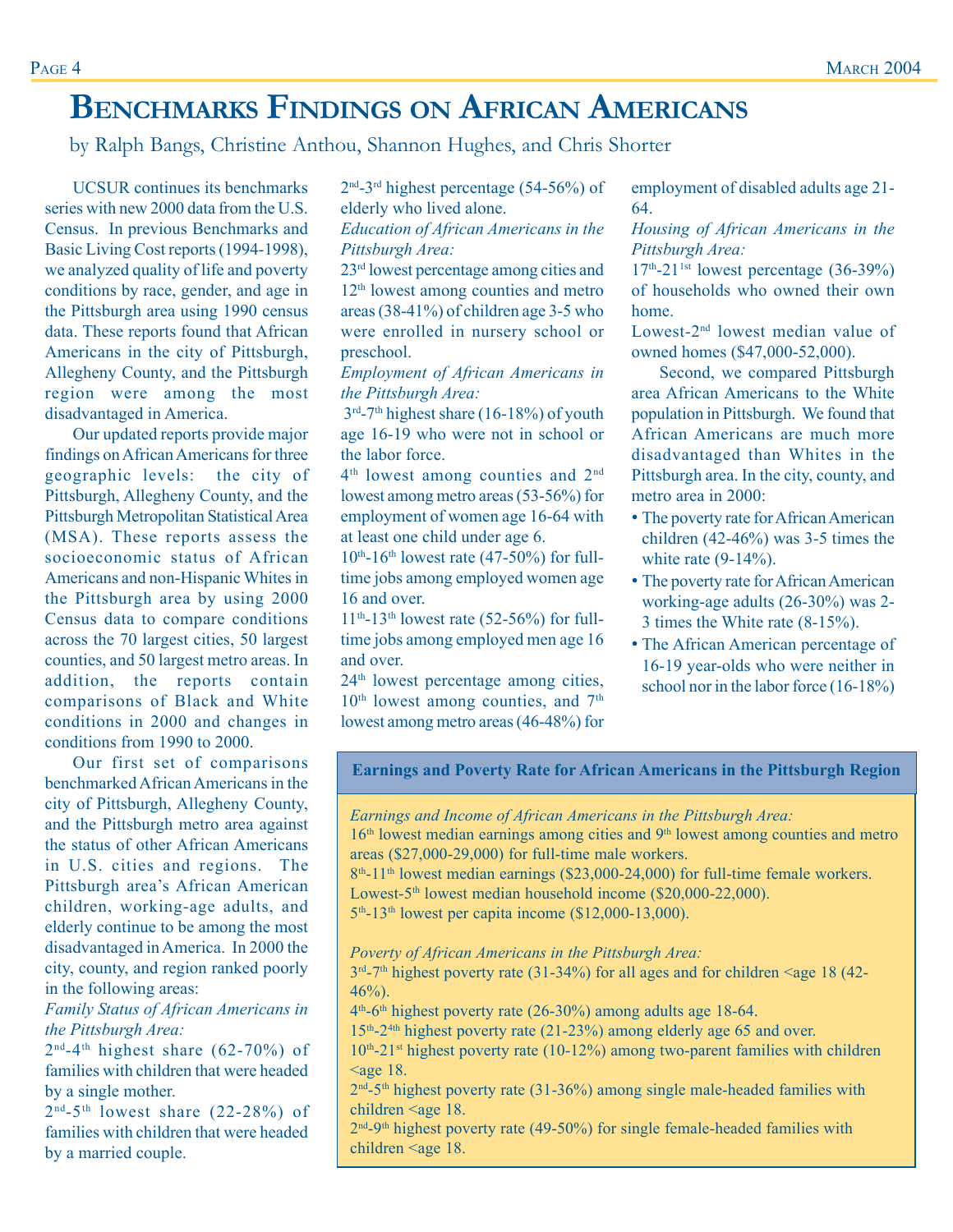was about 3.5 times the White rate  $(5\%)$ .

- The percentage of Black children living with their mother only (62- 70%) was 3-4 times the White rate  $(16-22\%)$ .
- The percentage of African American households without a vehicle (39- 49%) was 2-4 times the White rate  $(11-22\%)$ .
- The per capita income of African Americans (\$12,000-13,000) was 54-61% that of Whites (\$22,000- 24,000).
- The median value of homes owned by African Americans (\$47,000- 52,000) was 60-75% that of Whites (\$62,000-88,000).

Finally, despite the relative disadvantaged status of Pittsburgh area African Americans, there were many areas of improvement in African American conditions between 1990 and 2000 compared to conditions of the White population in the Pittsburgh region. Most significantly, these improvements occurred in the areas of education and living standards (see side bar).

In conclusion, although the new benchmarks reports show that African American conditions improved in the city, county, and region between 1990 and 2000, African Americans in the Pittsburgh area continue to be among the most disadvantaged in America. African American conditions are poor in part because the Pittsburgh region has had slow job, wage, and income growth in recent decades. However, this can't be the whole story since African Americans in the Pittsburgh area compared to African Americans in other urban areas are much worse off today than Whites are in the Pittsburgh area relative to Whites in other urban areas. This suggests the need to analyze the reasons for these disparities more fully and to determine public policy solutions to the problems.

### **Improvements in Conditions of African Americans in the Pittsburgh Region 1990-2000**

- The number of African Americans in the Pittsburgh region aged 16-19 who were high school dropouts declined 18-30% (white dropouts declined 33-37%)
- The number of African American women age 25 and over with a bachelor's degree or higher increased 42-43% (the white increase was 11-35%)
- The number of African American men age 25 and over with a bachelor's degree or higher increased 12-28% (the white increase was 8-17%)
- The number of African Americans employed full-time increased 17-  $31\%$  (the white change was -6 to +7.8%)
- Real per capita income of African Americans rose 16-26% (the white gain was 12%-14%)
- The number of African Americans in poverty declined 10-23% (the white decline was 13-16%)
- The number of African American female-headed families with children in poverty declined 11-24% (the white decline was 19-40%)
- African American and white homeownership rates increased 1-2- perc. points from 1990 to 2000
- The median value of homes owned by African Americans increased 5- 8% (the white increase was 9-11%)

Solutions to the problems of African Americans in the Pittsburgh area are likely to include:

- Increasing regional job growth and better quality of jobs.
- Improving African American education at all levels.
- Providing more job apprenticeship programs in public schools.
- Reducing racial discrimination in housing, employment, and business contracting.
- Expanding work experience and job training.
- Increasing the rewards for work.
- Continuing and expanding latest efforts to promote home ownership programs for African Americans in the region.

*A summary report, the new benchmarks reports, and prior reports are at www.ucsur.pitt.edu (go to publications). The Pittsburgh Foundation funded the new benchmarks reports.*

UCSUR welcomes regional economist Chris Briem back to Pittsburgh. Chris spent the past year overseas in the Iraq war. He returns to UCSUR on April 1, 2004.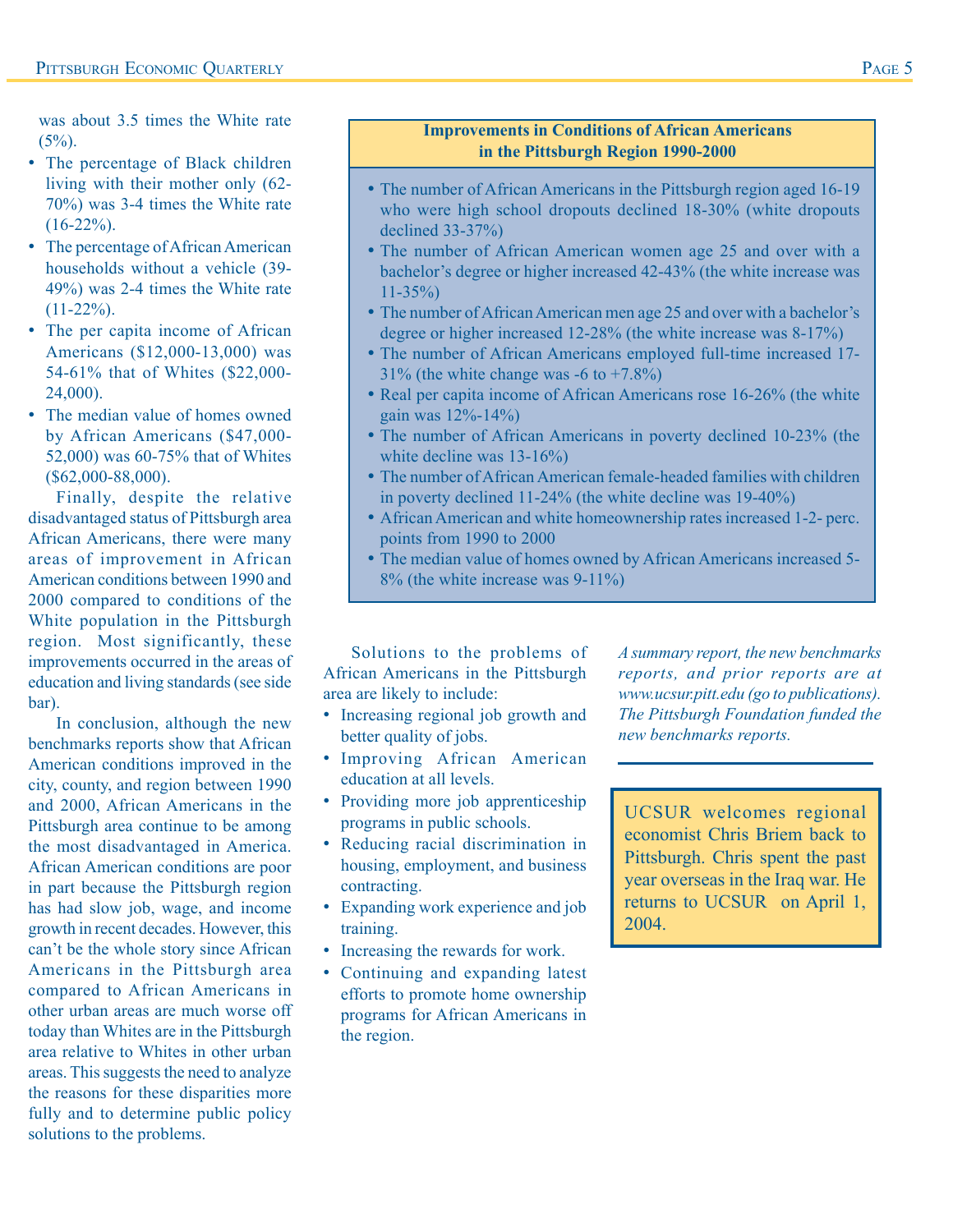# **PITTSBURGH'SWOMEN: EDUCATED BUT UNDEREMPLOYED AND UNDERPAID**

by Ralph Bangs, Sara Lichtenwalter, Shannon Hughes, Christine Anthou, and Chris Shorter

UCSUR has expanded its benchmarks reports to study women's conditions in Pittsburgh (see previous article). We have benchmarked the status of women in Pittsburgh to women's conditions in other places in the U.S.: the city of Pittsburgh to the 70 largest cities, Allegheny County to the 50 largest counties, and Pittsburgh Metropolitan Statistical Area (MSA) to the 50 largest metro areas.

Women's Benchmarks uses 2000 Census data to assess the socioeconomic status of women in the Pittsburgh area. Benchmarks also reports on changes in women and men's conditions from 1990 to 2000. This article summarizes the main findings.

Though there are more women than men in the region, this "strength in numbers" does not necessarily translate to comparable higher level positions in the workforce, social institutions, and politics. Adult women (age 18 and over) outnumber adult men by 17,000 (14%) in the city, 75,000 (16%) in the county, and 115,000 (14%) in the metro area. Despite a voting advantage, women hold a small percentage of elected positions (see report at www.ucsur.pitt.edu).

There are more working-age women (18-64) than men in the city, county and region. Working-age women outnumber working age men by 4,000 (4%) in the city, 25,000 (7%) in the county, and 35,000 (5%) in the MSA. Despite this advantage, women hold a small percentage of decision making positions (see reports on board diversity at www.ucsur.pitt.edu).

Women in the Pittsburgh area have higher levels of education, on average, than both women nationally and Pittsburgh area men. The percentage of women age 25-34 with a high school degree and the percentage with a bachelor's degree in the city (93% and 42%), county (95% and 41%), and region (94% and 35%) are among the highest in the nation.



### **Figure 1. Number of Women and Men Age 25-34 with Bachelor's Degree or Higher in the Pittsburgh MSA**

*Source: U.S. Census 1990 and 2000*

*Women made substantial gains in educational levels over the past decade.* From 1990 to 2000, the number of women age 25-34 with a bachelor's degree or higher increased by 850 women, (9.5%) in the city, 452 (1.4%) in the county, and 4,983 (10.9%) in the Pittsburgh MSA. They've outpaced men in the region. The number of young men with a bachelor's degree or higher increased by 1,103 (11.6%) in the city, but decreased by 3,533 (-9.9%) in the county, and by 2,113 (-4.3%) in the region. Educated young women now outnumber educated young men in the region (see Figure 1).

The supply of locally educated women is also increasing. Twenty-one percent of women age 18-64 in the city are university students. More than 16% of women age 18-64 in the city of Pittsburgh are enrolled in an undergraduate higher education program, and about 5% are enrolled in graduate or professional degree programs. These are the first and second highest percentages,

respectively, among the 70 largest cities in the U.S.

By a number of indicators, women's contribution to the regional labor force continues to expand. Women in Pittsburgh have above average labor force participation and employment rates (see PEQ, Issue 8). Approximately 74% of women age 25- 59 in the county are in the labor force, and 71% are employed. These rates rank 14th and 13th highest, respectively, among the 50 largest counties in the nation.

Women are the source of labor force growth in the Pittsburgh region. The number of women in the labor force increased by 26,000 (5.4%) from 1990 to 2000, while the number of men in the labor force declined by 11,000 (- 1.9%) (see Figure 2). Women are also the primary source of full-time job growth. From 1990 to 2000, the number of women working full-time in the region increased by 42,000, while the number of men working full-time increased by only 25,000.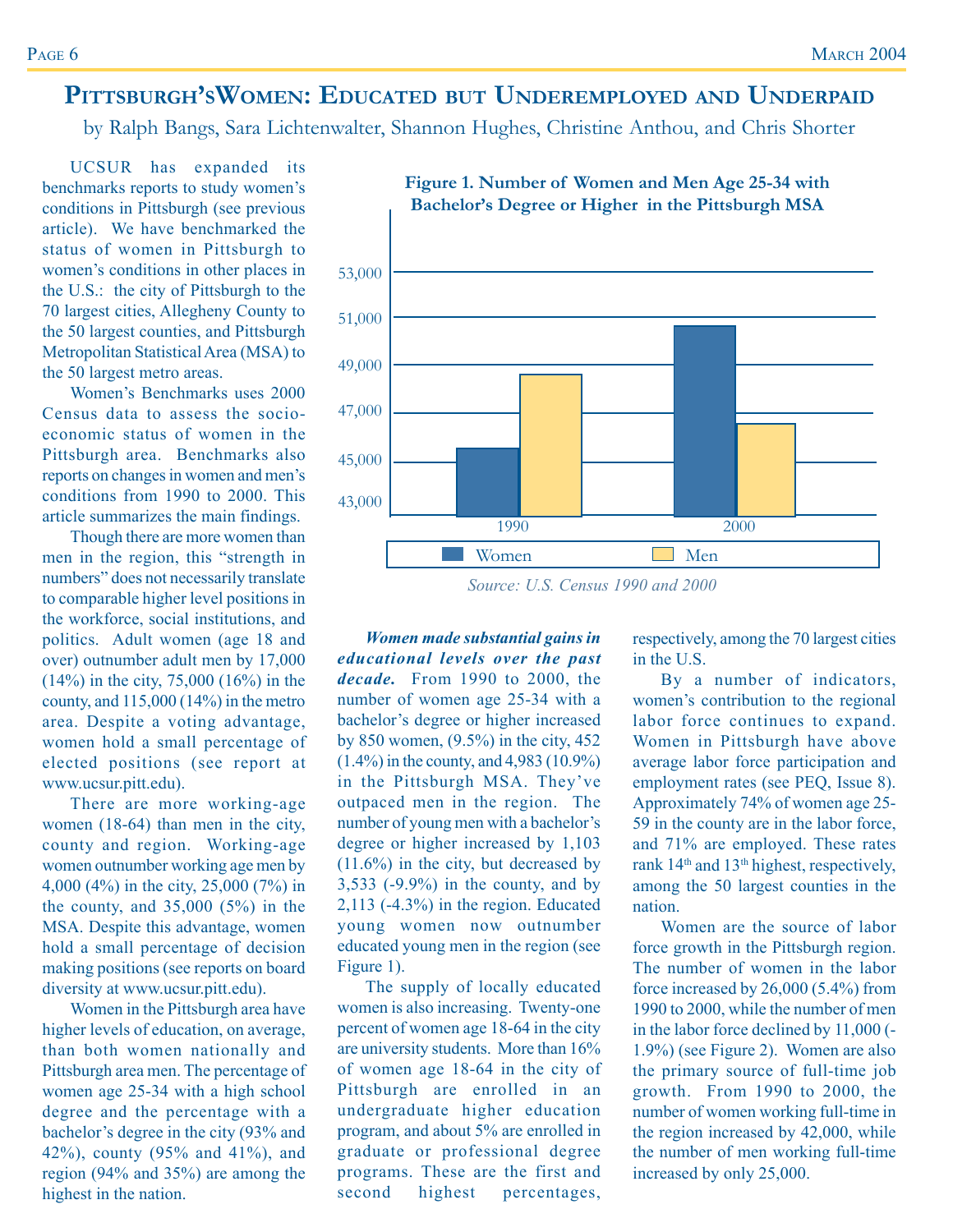These gains have not necessarily translated into higher status and income for Pittsburgh area women.

Pittsburgh area women have relatively low employment levels in non-traditional occupations compared to women nationally. For example, women here have the lowest share (10.1%) of jobs in architecture and engineering;  $4<sup>th</sup>$  lowest share (9.6%) in firefighting, prevention, and law enforcement; 5<sup>th</sup> lowest share (2.0%) in construction trades; and  $6<sup>th</sup>$  lowest share (4.1%) in installation, maintenance, and repair.

Women in Pittsburgh are more likely to be employed in traditional women's occupations, where they have the  $2<sup>nd</sup>$  highest share (61%) of food preparation and serving jobs and the 10th highest share (75.5%) of office and administrative support jobs. They are also more likely to work part-time than women in most other large cities, counties, and metro areas.

The combination of concentration in traditional occupations and higher part time employment, along with other factors, contributes to relatively low pay levels for Pittsburgh women. Median incomes of women workers, single women with children, and women living alone in the Pittsburgh area are among the lowest in the nation. Median earnings of part-time women workers in the city, county, and region are the lowest among all large urban areas of the US. And low earnings of women here are not primarily reflective of the region's low cost of living — the cost of living in the majority of the 50 largest metro areas is no more than 5% above that of the Pittsburgh MSA.

Even for women who work fulltime, there exists a significant gender gap in pay. Full-time women workers in the Pittsburgh region earn less than 70% of the annual earnings of full-time male workers. This earnings gap is the seventh largest among the 50 largest metro areas. This gender gap is even more startling considering that



**Figure 2. Women and Men in the Labor Force in the Pittsburgh MSA**

Pittsburgh area women have gained in income relative to men. The real median income of full-time female workers in the city and county increased from 1990 to 2000, while the real median income of male full-time workers declined over the same period.

In conclusion, women's Benchmarks has demonstrated that though women in the city of Pittsburgh and Allegheny County are among the most educated in urban America, they are among the lowest paid, face a larger gender gap in pay, are underrepresented in non-traditional occupations, and are over-represented in low-paying occupations. These findings suggest that one of the greatest needs is to understand these issues more fully and provide means to address them. Government, foundation, corporate, and other leaders should focus attention on this and the other problems identified in the reports.

*The Maurice Falk Medical Fund provided funding for this research. Women's Benchmarks consists of four reports: the city of Pittsburgh comparison, Allegheny County comparison, Pittsburgh MSA comparison, and a highlights report summarizing main findings from the other three reports. These reports can be found at: www.ucsur.pitt.edu (publications).*

*Source: U.S. Census 1990 and 2000*